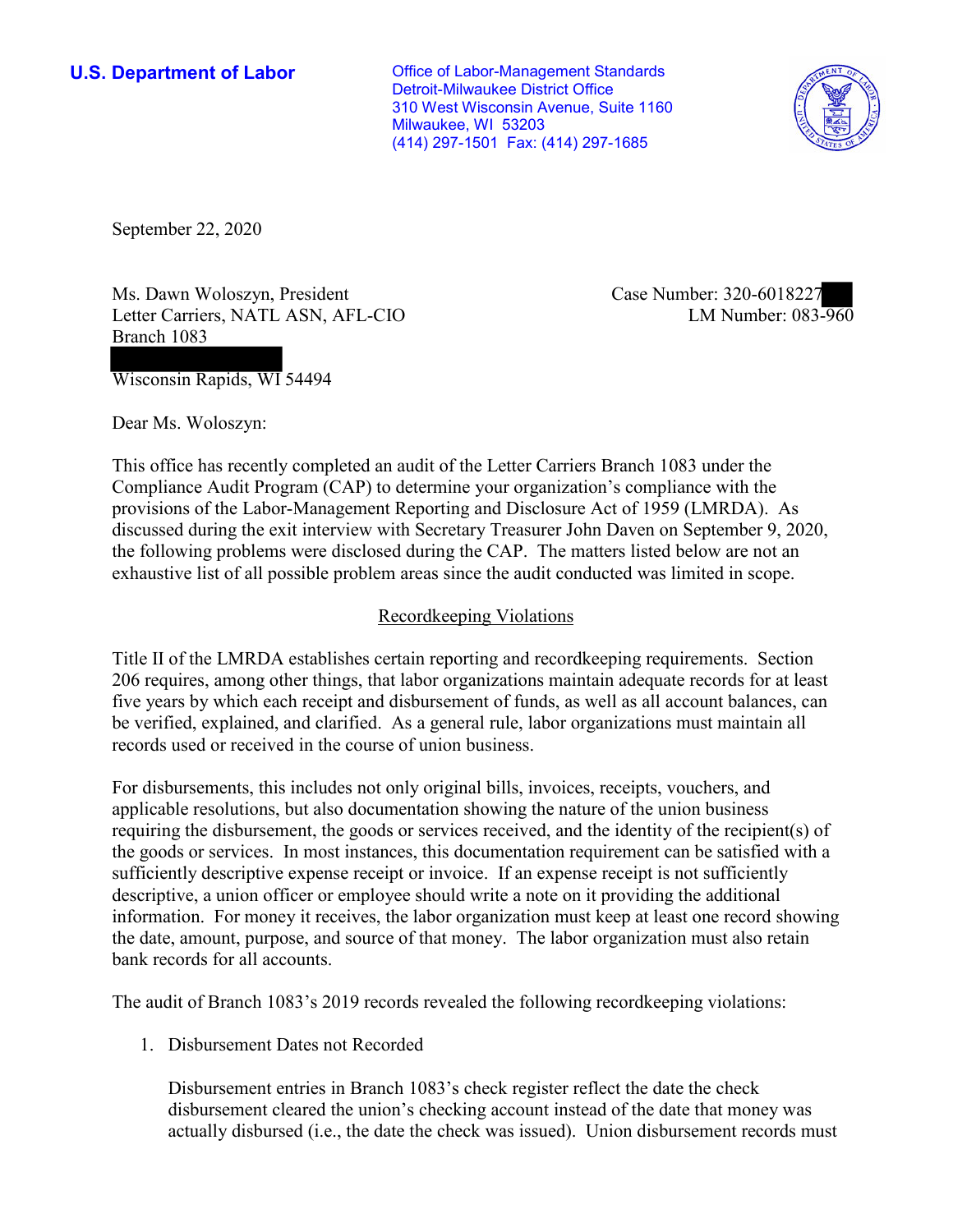show the date of disbursement. The date of disbursement is required to verify, explain, or clarify amounts required to be reported in Statement B (Receipts and Disbursements) of the LM-3. The LM-3 instructions for Statement B state that the labor organization must record receipts when it actually receives money and disbursements when it actually pays out money. Failure to record the date money was disbursed could result in the union reporting some disbursements for a different year than when it actually disbursed them.

2. Meal Expenses

estaurant. During the audit year, Branch 1083 held their membership me<br>estaurants. Branch 1083 provided food and refreshments for the membe<br>he meetings. The documentation maintained in support of checks #<br>(\$60.00), # (\$22 Branch 1083's records of meal expenses did not always include the name of the restaurant. During the audit year, Branch 1083 held their membership meetings at local restaurants. Branch 1083 provided food and refreshments for the members who attended # the meetings. The documentation maintained in support of checks  $#$  (\$44.50),  $($60.00), #$  (\$22.00), # (\$41.00) and check #  $(\overline{$43.2}5)$  were green guest checks in which the name of the restaurant was not identified.<br>Union records of meal expenses must include written explanations of the union business

 charges. In addition, the records retained must identify the names of the restaurants conducted and the full names and titles of all persons who incurred the restaurant where the officers or employees incurred meal expenses.

3. Disbursements to Vendors and General Reimbursed Expenses

Radisson Hotel (\$86.50). Branch 1083 did not retain adequate documentation for a \$107.75 travel reimbursement to Mr. Sabatke and two payments to third party vendors El Mezcal (\$80) and the

Radisson Hotel (\$86.50).<br>
The audit found that check # (\$257.05) was issued to Mr. Sabatke on November 26,<br>
2019 for expenses he incurred while attending the fall seminar, including per diem,<br>
lodging, and mileage. However 2019 for expenses he incurred while attending the fall seminar, including per diem, lodging, and mileage. However, Branch 1083 failed to retain any documentation in

paid to the Radisson Hotel on March 28, 2019 and retained only a photocopy of a meal support of a \$107.75 lodging expense that was listed on the corresponding union voucher.<br>In addition, Branch 1083 failed to retain any documentation in support of check #<br>paid to the Radisson Hotel on March 28, 2019 and re In addition, Branch 1083 failed to retain any documentation in support of check #<br>paid to the Radisson Hotel on March 28, 2019 and retained only a photocopy of a<br>expense receipt from El Mezcal that was paid with check #<br>As expense receipt from El Mezcal that was paid with check  $\#$  on August 7, 2019.

 all disbursements. The president and treasurer (or corresponding principal officers) of As noted above, labor organizations must retain original receipts, bills, and vouchers for your union, who are required to sign your union's LM report, are responsible for properly maintaining union records.

Based on your assurance that Branch 1083 will retain adequate documentation in the future, OLMS will take no further enforcement action at this time regarding the above violations.

## Reporting Violations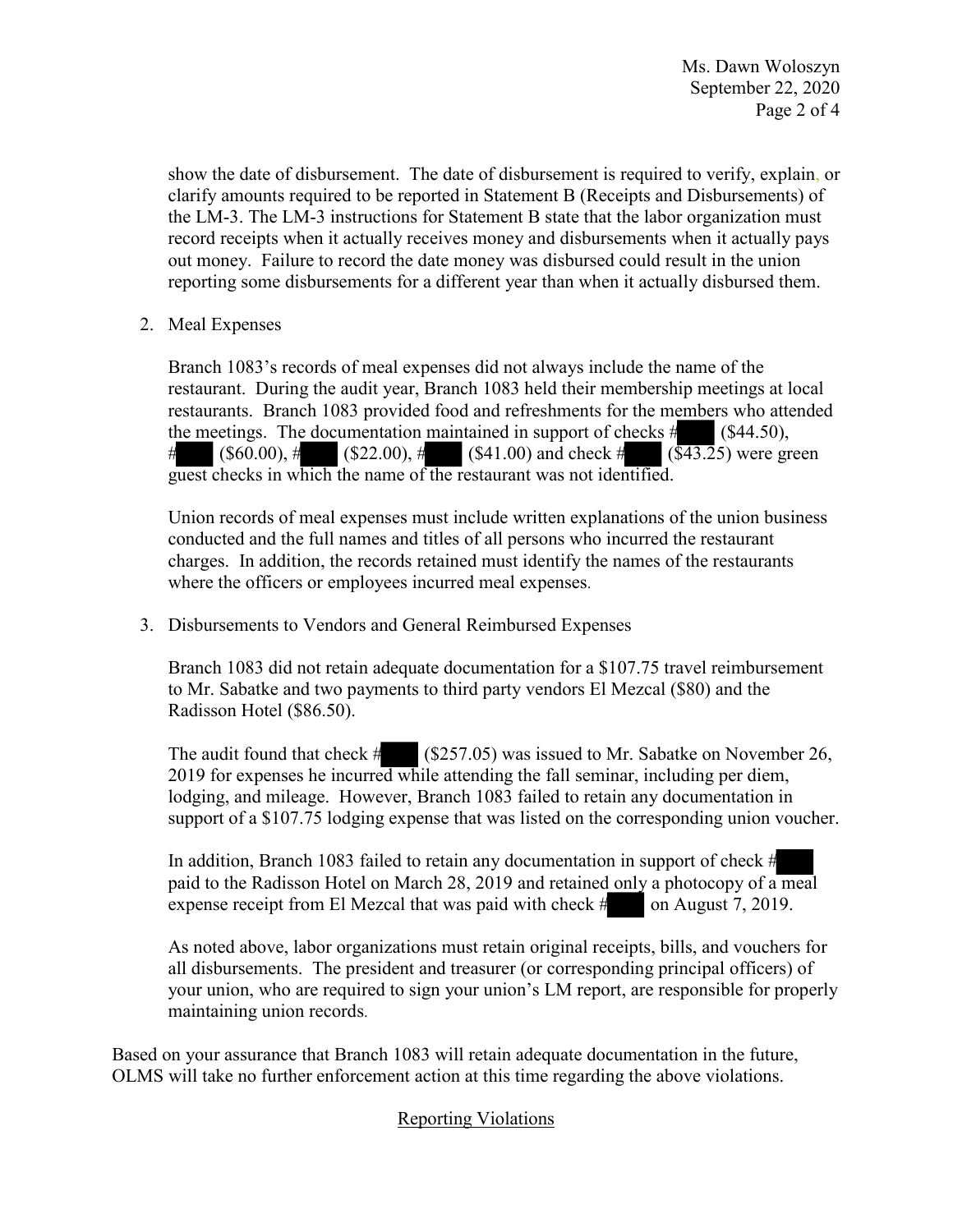Ms. Dawn Woloszyn September 22, 2020 Page 3 of 4

 Labor Organization Annual Report FormLM-3 filed by Branch 1083 for the fiscal year ended The audit disclosed a violation of LMRDA Section 201(b), which requires labor organizations to file annual financial reports accurately disclosing their financial condition and operations. The December 31, 2019, was [deficient in that or deficient in the following areas:

1. Disbursements to Officers

 \$303.06 in Item 24. It appears that Branch 1083 erroneously reported the payments to Branch 1083 did not report the names of some officers, including Vice President Christine Frederick, and Trustees Dave Sabatke and James Kelnhofer in Item 24 (All Officers and Disbursements to Officers). The union must report in Item 24 all persons who held office during the year, regardless of whether they received any payments from the union. In addition, Branch 1083 failed to report payments to Mr. Sabatke totaling Mr. Sabatke in Item 46 (to Employees).

 The union must report most direct disbursements to Branch 1083 officers and some services, or other things of value. See the instructions for Item 24 for a discussion of "indirect disbursement" to an officer is a payment to another party (including a credit a union check issued to a hotel) or for transportation by a public carrier (such as an indirect disbursements made on behalf of its officers in Item 24. A "direct disbursement" to an officer is a payment made to an officer in the form of cash, property, goods, certain direct disbursements to officers that do not have to be reported in Item 24. An card company) for cash, property, goods, services, or other things of value received by or on behalf of an officer. However, indirect disbursements for temporary lodging (such as airline) for an officer traveling on union business should be reported in Item 48 (Office and Administrative Expense).

2. Failure to File Bylaws

 with its LM report for that year. Branch 1083 most recently updated their bylaws in The audit disclosed a violation of LMRDA Section 201(a), which requires that a union submit a copy of its revised constitution and bylaws with its LM report when it makes changes to its constitution or bylaws. The audit revealed that Branch 1083 had no bylaws on file with OLMS. Branch 1083 updated their bylaws in 2018, but did not file a copy January 2020. Branch 1083 has now filed a copy of its most recent constitution and bylaws.

 I am not requiring that Branch 1083 file an amended LM report for 2019 to correct the deficient files with OLMS. items, but Branch 1083 has agreed to properly report the deficient items on all future reports it